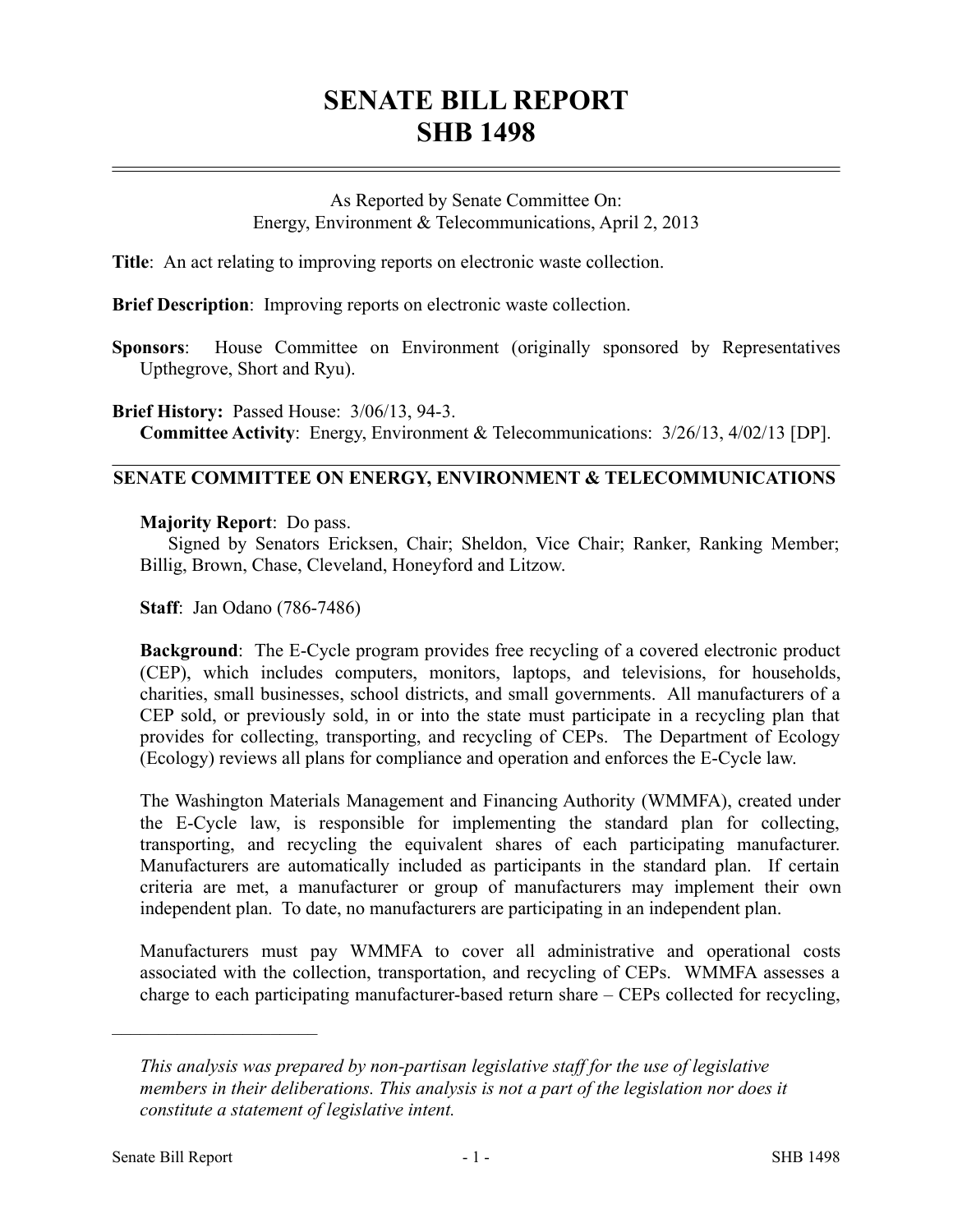and market share – CEPs sold in the state. The return share is determined through a sampling mechanism designed to produce statistically significant information regarding the brand names collected for each type of electronic product, the number of electronic products collected by product type, and the weight of CEPs by brand name and type.

The collection services for E-Cycle programs must be provided in every county and in rural and urban areas of the state. For any city or town with a population greater than 10,000 there must be at least one collection site or an alternative form of collection such as curbside service. In rural areas, collection of CEPs may be provided at commercial centers or solid waste facilities. The program must provide processing free of charge for small businesses, small governments, charities, and school districts that have large quantities of CEPs that are too large for collection sites or curbside services.

Every year, WMMFA, or any other authorized party representing independent plans, must submit a report to Ecology on the preceding program year. The report must include information such as:

- total weight of CEPs collected and recycled by county;
- weight of CEPs received in large quantities from small businesses, small governments, charities, and school districts;
- collection services and sites;
- results of sampling and sorting; and
- a list of participating manufacturers and recyclers.

**Summary of Bill**: The annual reporting requirements for WMMFA or other CEP recycling programs are revised to include the following:

- total weight of each type of CEP collected and recycled by county;
- an estimate of the weight of each type of material recovered after processing recycled CEPs;
- an estimate of the percentage, by weight, of all collected CEPs that are reused, recycled, or disposed of as residual waste;
- a description of program revenues and costs, including the average costs of the program per pound of CEP collected;
- a detailed account of the costs for program administration and delivery; and
- a description of program methods for collecting, transporting, recycling, and processing CEPs.

### **Appropriation**: None.

**Fiscal Note**: Available.

### **Committee/Commission/Task Force Created**: No.

**Effective Date**: Ninety days after adjournment of session in which bill is passed.

**Staff Summary of Public Testimony**: PRO: This bill will provide transparency for the program. It will allow the collection of useful data when considering if the program should go forward.